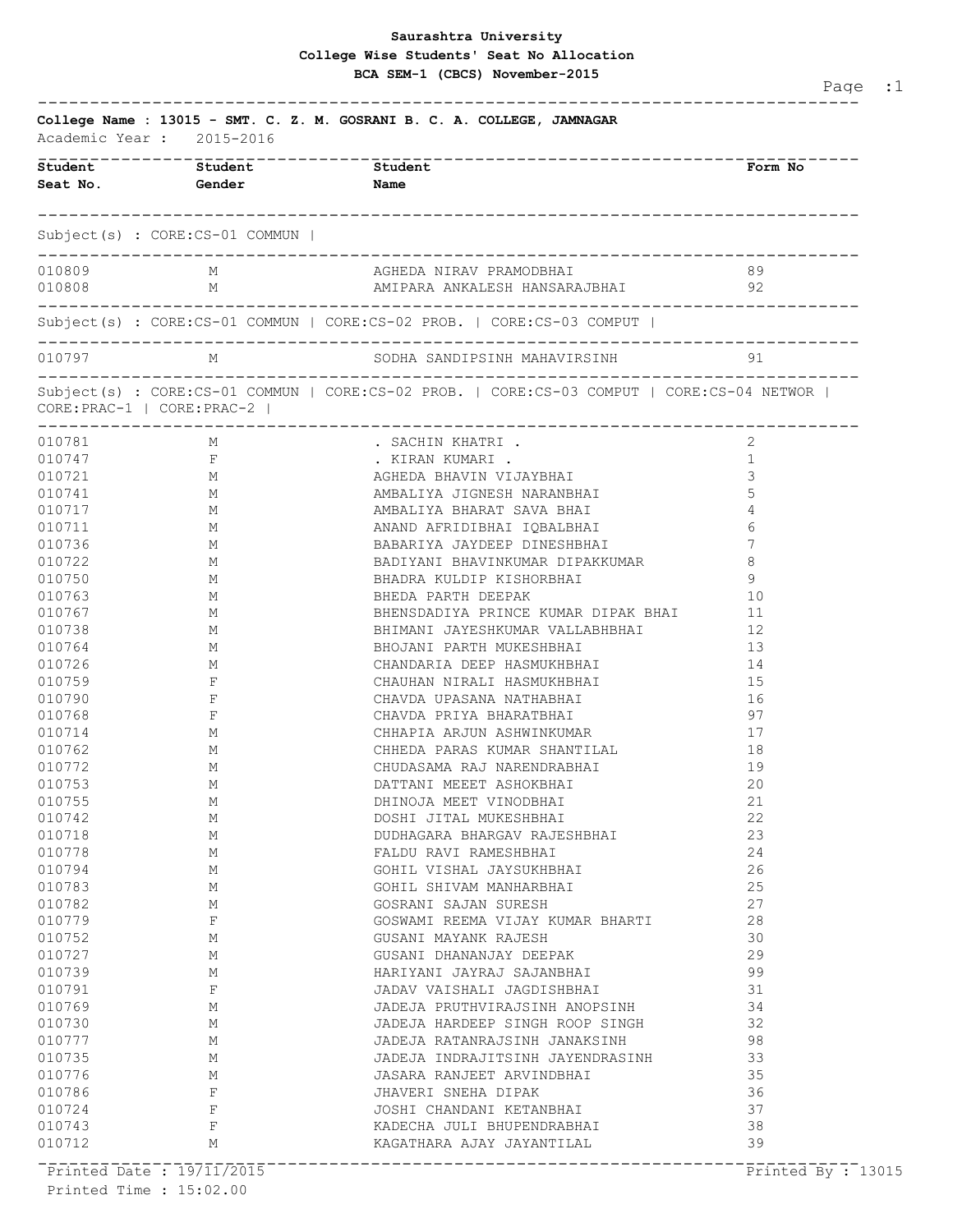## **Saurashtra University BCA SEM-1 (CBCS) November-2015 College Wise Students' Seat No Allocation**

-------------------------------------------------------------------------------

Page :2

**College Name : 13015 - SMT. C. Z. M. GOSRANI B. C. A. COLLEGE, JAMNAGAR**

Academic Year : 2015-2016

|                                                                                                                                                                                                                                             | Student Student               | <b>Student</b>                                                                                                                                                                                                                 | Form No           |
|---------------------------------------------------------------------------------------------------------------------------------------------------------------------------------------------------------------------------------------------|-------------------------------|--------------------------------------------------------------------------------------------------------------------------------------------------------------------------------------------------------------------------------|-------------------|
|                                                                                                                                                                                                                                             | Seat No. 6ender Name          |                                                                                                                                                                                                                                |                   |
|                                                                                                                                                                                                                                             |                               |                                                                                                                                                                                                                                |                   |
| 010766                                                                                                                                                                                                                                      | M                             | KAGATHARA PIYUSHKUMAR PRAVINBHAI                                                                                                                                                                                               | 40                |
| 010732                                                                                                                                                                                                                                      | M                             |                                                                                                                                                                                                                                |                   |
| 010728 M                                                                                                                                                                                                                                    |                               |                                                                                                                                                                                                                                |                   |
| $\begin{array}{cccccc} 010\,737 & & & & M \\ 010\,737 & & & M \\ 010\,787 & & & M \\ 010\,771 & & & M \\ 010\,729 & & & M \\ 010\,719 & & & M \\ \end{array}$                                                                               |                               |                                                                                                                                                                                                                                |                   |
|                                                                                                                                                                                                                                             |                               |                                                                                                                                                                                                                                |                   |
|                                                                                                                                                                                                                                             |                               |                                                                                                                                                                                                                                |                   |
|                                                                                                                                                                                                                                             |                               |                                                                                                                                                                                                                                |                   |
|                                                                                                                                                                                                                                             |                               |                                                                                                                                                                                                                                |                   |
|                                                                                                                                                                                                                                             |                               |                                                                                                                                                                                                                                |                   |
|                                                                                                                                                                                                                                             |                               |                                                                                                                                                                                                                                |                   |
|                                                                                                                                                                                                                                             |                               |                                                                                                                                                                                                                                |                   |
|                                                                                                                                                                                                                                             |                               | KAARIYA HEMANSHU MAHEDEARKUMAR (41 ANARYON MENDERIKI 44 ANARANGIYA JAYDIP DESUR 44 ANARYON JAYDIP DESUR 44 ADMINISHARI 44 ADMINISHARI MANSUKISHAT (45 MAWAMAD DEPAR SURESHBARI 44 ANARYON MENDERIKI 44 ANARYON MENDERIKI MENDE |                   |
|                                                                                                                                                                                                                                             |                               |                                                                                                                                                                                                                                |                   |
|                                                                                                                                                                                                                                             |                               |                                                                                                                                                                                                                                |                   |
|                                                                                                                                                                                                                                             |                               |                                                                                                                                                                                                                                |                   |
|                                                                                                                                                                                                                                             |                               |                                                                                                                                                                                                                                |                   |
|                                                                                                                                                                                                                                             |                               |                                                                                                                                                                                                                                |                   |
|                                                                                                                                                                                                                                             |                               |                                                                                                                                                                                                                                |                   |
|                                                                                                                                                                                                                                             |                               |                                                                                                                                                                                                                                |                   |
|                                                                                                                                                                                                                                             |                               |                                                                                                                                                                                                                                |                   |
|                                                                                                                                                                                                                                             |                               |                                                                                                                                                                                                                                |                   |
| 010792<br>010740<br>010716<br>010716<br>010733<br>010713<br>010715<br>010748<br>F<br>T                                                                                                                                                      |                               |                                                                                                                                                                                                                                |                   |
|                                                                                                                                                                                                                                             |                               |                                                                                                                                                                                                                                |                   |
|                                                                                                                                                                                                                                             |                               |                                                                                                                                                                                                                                |                   |
|                                                                                                                                                                                                                                             |                               |                                                                                                                                                                                                                                |                   |
|                                                                                                                                                                                                                                             |                               |                                                                                                                                                                                                                                |                   |
| $\begin{array}{cccc} 010 \, 748 & & & & \texttt{r} \\ 010775 & & & & \texttt{M} \\ 010774 & & & \texttt{F} \\ 010780 & & & & \texttt{M} \\ 010749 & & & & \texttt{M} \\ 010761 & & & & \texttt{M} \\ 010789 & & & & \texttt{F} \end{array}$ |                               |                                                                                                                                                                                                                                |                   |
|                                                                                                                                                                                                                                             |                               |                                                                                                                                                                                                                                |                   |
|                                                                                                                                                                                                                                             |                               |                                                                                                                                                                                                                                |                   |
|                                                                                                                                                                                                                                             |                               |                                                                                                                                                                                                                                |                   |
|                                                                                                                                                                                                                                             |                               |                                                                                                                                                                                                                                |                   |
|                                                                                                                                                                                                                                             |                               |                                                                                                                                                                                                                                |                   |
| 010744 M                                                                                                                                                                                                                                    |                               |                                                                                                                                                                                                                                |                   |
| 010773 M                                                                                                                                                                                                                                    |                               | TANWANI RAJKUMAR ASHOKKUMAR<br>TEJANI MAITREY YOGENDRABHAI                                                                                                                                                                     | 72                |
| 010751                                                                                                                                                                                                                                      | M                             |                                                                                                                                                                                                                                | 73                |
| 010725                                                                                                                                                                                                                                      | M                             | VACHHANI DAX MANOJBHAI                                                                                                                                                                                                         | 74                |
| 010796                                                                                                                                                                                                                                      | M                             | VADHER YOGIRAJSINH ANIRUDDHSINH                                                                                                                                                                                                | 76                |
| 010795                                                                                                                                                                                                                                      | М                             | VADHER VISHAL RANJITSHIH                                                                                                                                                                                                       | 75                |
| 010765                                                                                                                                                                                                                                      | М                             | VADOR PARTH JITENDRABHAI                                                                                                                                                                                                       | 77                |
| 010734                                                                                                                                                                                                                                      | M                             | VAGHELA HITESH SANTILAL                                                                                                                                                                                                        | 78                |
| 010757                                                                                                                                                                                                                                      | M                             | VALA MILAN DEVJIBHAI                                                                                                                                                                                                           | 79                |
| 010746                                                                                                                                                                                                                                      | F                             | VASOYA KHUSHBU RAMESHBHAI                                                                                                                                                                                                      | 80                |
| 010758                                                                                                                                                                                                                                      | M                             | VIRANI MUKHTAR KADARBHAI                                                                                                                                                                                                       | 81                |
| 010754                                                                                                                                                                                                                                      | M                             | YADAV MEENAKSHI RAJENDRAKUMAR                                                                                                                                                                                                  | 82                |
|                                                                                                                                                                                                                                             | Subject(s) : CORE:CS-02 PROB. |                                                                                                                                                                                                                                |                   |
| 010807                                                                                                                                                                                                                                      | M                             | JADEJA MEHULSINH GHANSHYAMSINH                                                                                                                                                                                                 | 93                |
|                                                                                                                                                                                                                                             |                               | Subject(s) : CORE:CS-02 PROB.   CORE:CS-03 COMPUT                                                                                                                                                                              |                   |
| 010800                                                                                                                                                                                                                                      | M                             | SANGHANI BHAUTIK JAMANBHAI                                                                                                                                                                                                     | 87                |
|                                                                                                                                                                                                                                             |                               |                                                                                                                                                                                                                                |                   |
|                                                                                                                                                                                                                                             | -Printed Date: 19711/2015     |                                                                                                                                                                                                                                | Printed By: 13015 |

Printed Time : 15:02.00